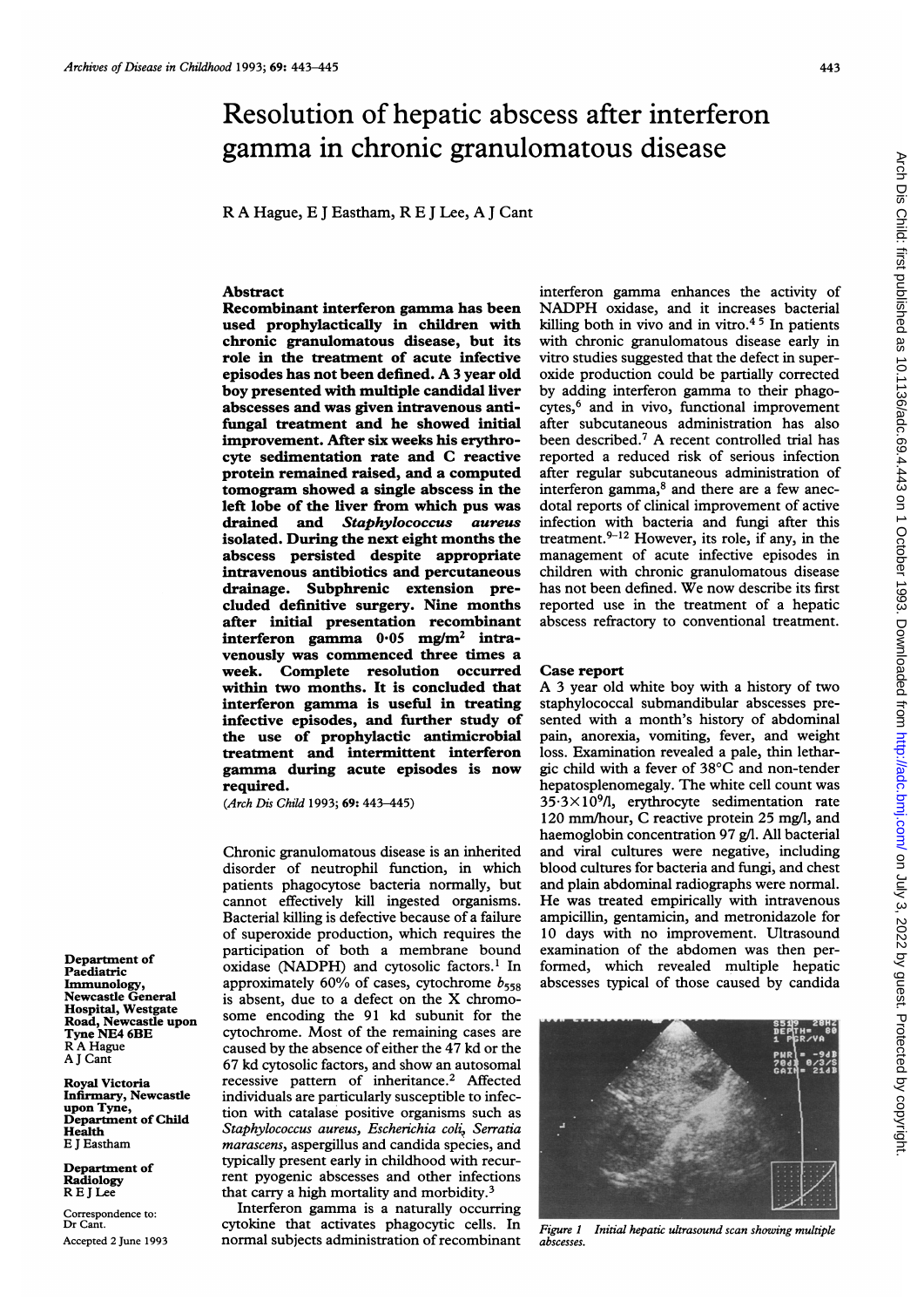

Figure 2 Serial values for white cell count, haemoglobin, erythrocyte sedimentation rate, and  $C$  reactive protein from time of presentation (time  $0$ ); the blocks indicate periods of time on intravenous treatment.



Figure 3 Computed tomogram showing single cavity in the left lobe of the liver.

(fig 1). $^{13}$  A nitroblue tetrazoleum test showed no dye reduction, and further investigation confirmed the diagnosis of X linked chronic granulomatous disease with complete absence of superoxide production.

A central venous catheter was placed, and he received intravenous flucytosine for four weeks and amphotericin for six weeks, followed by prophylaxis with oral itraconazole. Within 48 hours of commencing antifungal treatment his fever had resolved, and an ultrasound examination three weeks later was reported to be normal. However, his erythrocyte sedimentation rate and C reactive protein remained raised (fig 2). Six weeks later, he appeared septicaemic, with a fever of 40°C, rigors, vomiting, and abdominal pain. Again all cultures were negative, but a computed tomogram showed a single abscess in the left lobe of the liver (fig 3). Aspiration revealed a pure growth of S aureus. His systemic symptoms responded to intravenous flucloxacillin and ceftazidime, but the abscess failed to resolve. A percutaneous drain was inserted, and pus discharged chronically, from which S aureus, E coli, Pseudomonas aeruginosa, and enterococcus species were isolated during the subsequent months when the abscess failed to resolve despite appropriate intravenous antibiotics. Eight months later a partial hepatectomy was planned, but at surgery a subphrenic extension was found, precluding a definitive surgical procedure, and drainage continued.

#### **Methods**

I ਰੋ c  $\frac{5}{10}$ aemo<sub>;</sub>

0) E

<u>a</u>

ደ

Recombinant interferon gamma supplied by Boerhinger Ingelheim was given three times a week via the central venous line at a dose of  $0.05$  mg/m<sup>2</sup> for three months. He was reviewed weekly throughout this period, and blood was taken for a full blood count, erythrocyte sedimentation rate, C reactive protein, lymphocyte subsets, and liver function tests on each visit.

## Results

No recurrence of systemic symptoms was observed from the start of interferon gamma, and he remained clinically well. Figure 2 shows the resulting rise in haemoglobin concentration and fall in erythrocyte sedimentation rate and C reactive protein to normal. No change in neutrophil, monocyte, or DR+ lymphocyte count was observed. A computed tomogram two months into treatment showed complete resolution of the abscess cavity, with a shrunken left lobe of the liver (fig 4). Interferon gamma was discontinued when his central venous catheter ceased to function after three months. Eighteen months later he remains totally asymptomatic on prophylactic cotrimoxazole and itraconazole.

#### **Discussion**

Hepatic abscess occurs in 25%-40% of children with chronic granulomatous disease, and the mortality has been estimated at 27%.14 Although aggressive surgical management and prolonged antibiotic treatment has been demonstrated to improve the prognosis, postoperative



Figure 4 Computed tomogram after two months' interferon gamma showing resolution.